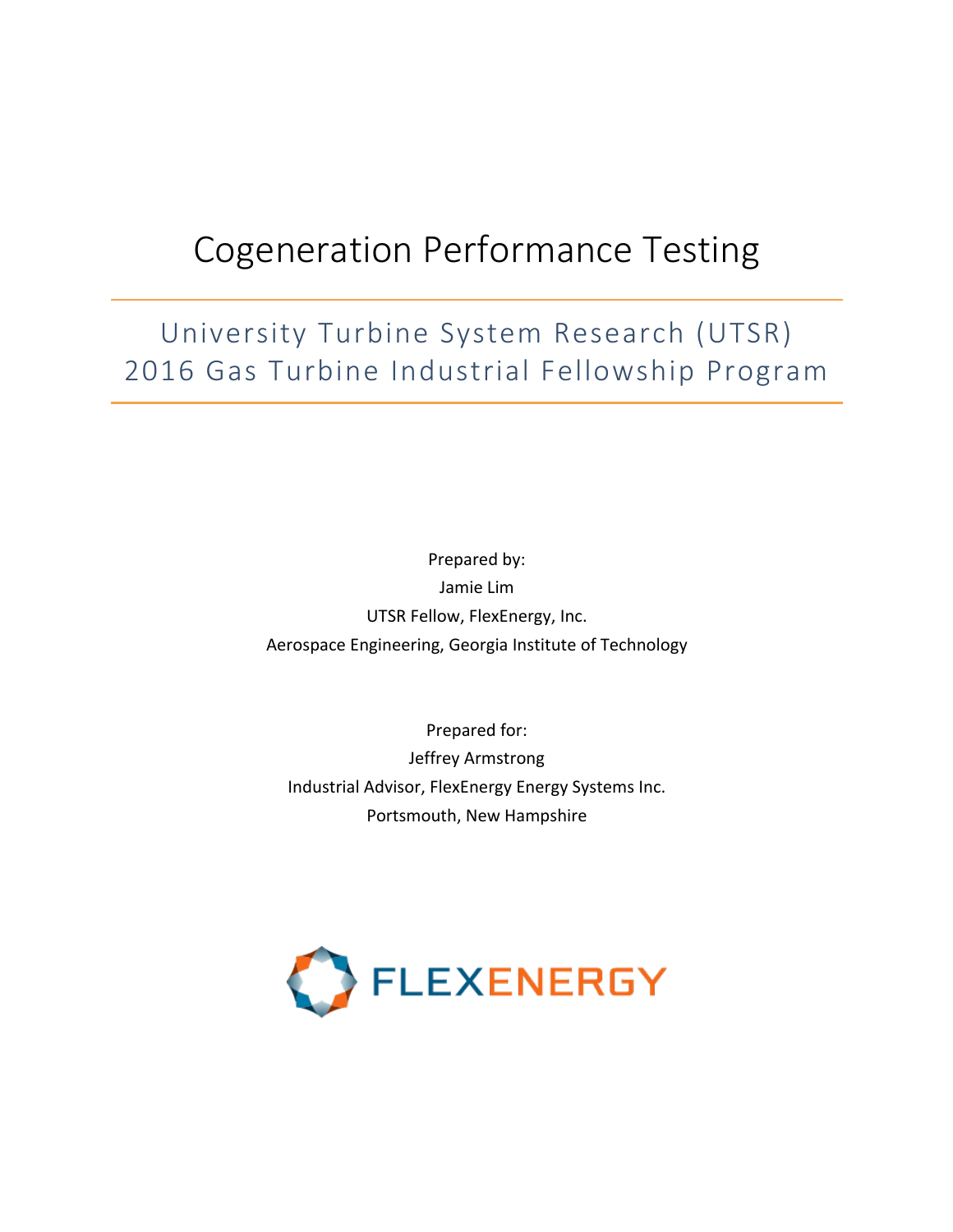#### Introduction

FlexEnergy's new generation microturbine, GT333S, is designed to primarily target two major market industries: Oil and Gas (O&G) and Combined Heat and Power (CHP) [1]. For O&G application, GT333S outputs 333kW power at 33% efficiency on an ISO day (59°F or 15°C, sea level, 60% relative humidity) based on the lower heating value (LHV) fuel [1]. Once integrated with hot water cogeneration system, GT333S has also shown major advantage in heat recovery rate at onsite power generation [1]. The main objective during the fellowship was to conduct several performance tests on GT333S, especially on a unit with CHP installation.

The United States and many European governments encourage various CHP incentives; it is challenging for FlexEnergy to meet or exceed such requirements. For example, California's Self-Generation Incentive Program (SGIP), EU Cogen Directive, and Public Utility Regulatory Policies Act (PURPA) require efficiency of 60% (HHV), 75% (LHV), and 42.5% (LHV), respectively.

During the fellowship period, following performance testing of GT333S cogeneration were accomplished:

- 1. Performance update with high ambient temperatures
- 2. Effect of shutting off the water during the open damper system on water temperature

The two assignments were performed on a newly-designed 12-row cogeneration heat exchanger installed at FlexEnergy facility in Portsmouth, NH. This large cogeneration system is capable of passing high water flow rates at 225 gallons per minute, having higher efficiency than those of previous generation system.

In addition to the cogeneration heat exchanger work, two other thermodynamic cycle studies were performed on possible innovations to the recuperated gas turbine cycle. Due to the proprietary nature of these studies, they will not be presented herein. Moreover, extensive work was performed on improving the modeling of the recuperator heat exchanger, including testing. These results are also proprietary.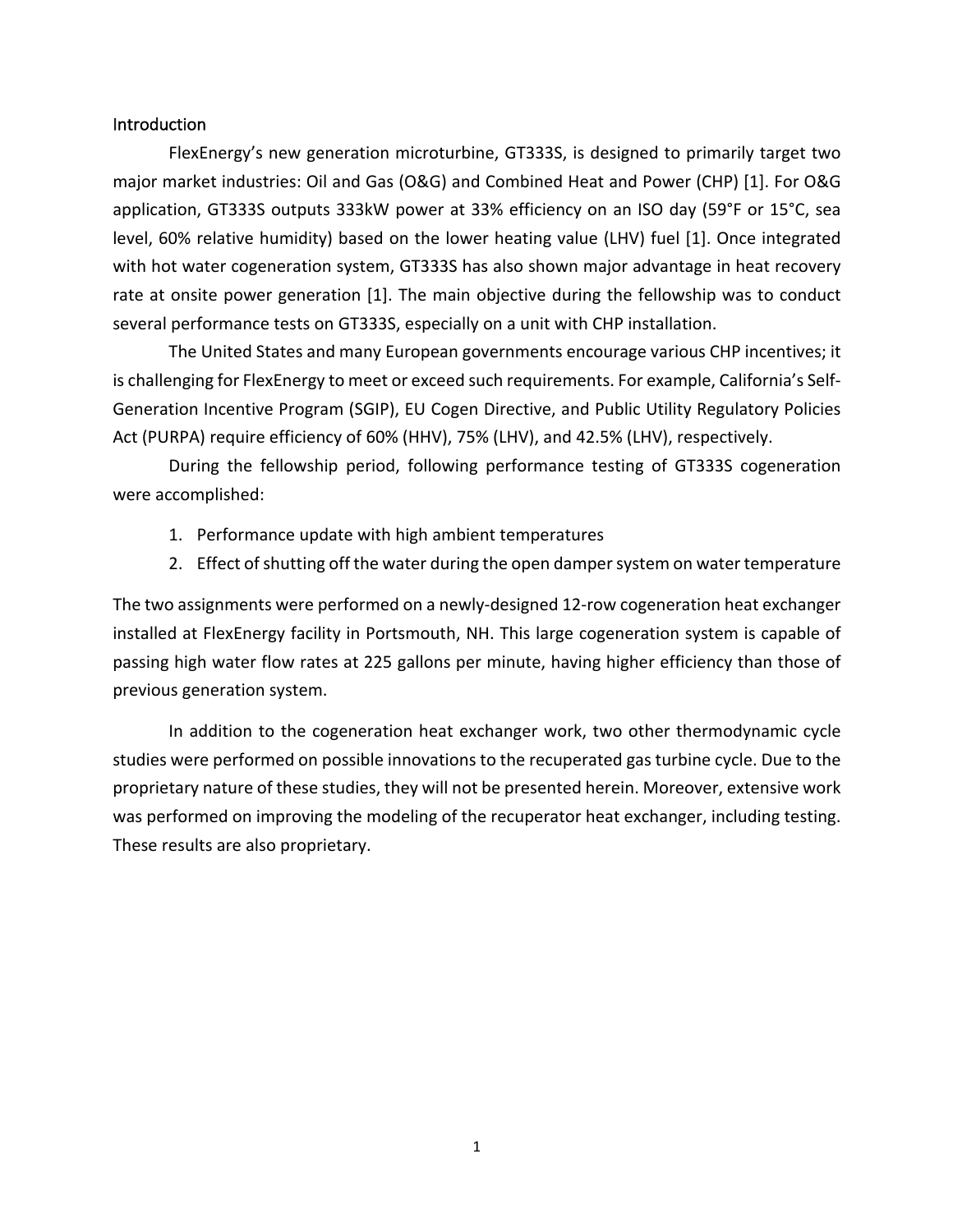#### 1. Performance Update

From June 8 to July 19 of 2016, 60 cogeneration performance data were collected at FlexEnergy's Test Facility Station 6 (running time from 2537hrs to 2710hrs). Each day, two or three cogen performance points were taken. The ambient temperature (T1) varies from 76.5°F to 108.1°F, typical summer days in New Hampshire.

The performance update is based on predictions for the 12-row copper heat exchanger (HX) model from the HX manufacturer. To evaluate each performance points, the FlexEnergy thermodynamic cycle prediction tool was run at each of the test conditions. The model of the hot water HX was calibrated to match the manufacturer's specification. This permitted the measured heat recovery (Q,  $_{measured}$ ) to be compared with the expected heat recovery ( $Q_{,expected}$ ). As shown in Figure 1, actual heat recovery was within  $2\%$  of the required heat recovery  $\%$ .



Figure 1. Normalized heat recovery as a function of ambient temperature

For this performance update, EU Cogen Directive efficiency was focused since it is the hardest requirement of 75% LHV. To calculate the EU Cogen Directive overall efficiency, following equation is used:

$$
\eta_{EU} = \frac{\text{(Electrical Power + Heat Recovery)}}{\text{Fuel Energy}}
$$

Note that all the efficiencies described in the study are based on LHV, not HHV. In Table 1, ambient temperatures were broken into three categories. It is evident that the electrical efficiency decreased by 1% for every 10°F rise. Efficiency for EU Cogen was dropped as well, but very slightly compared to the electrical one, passing the qualification.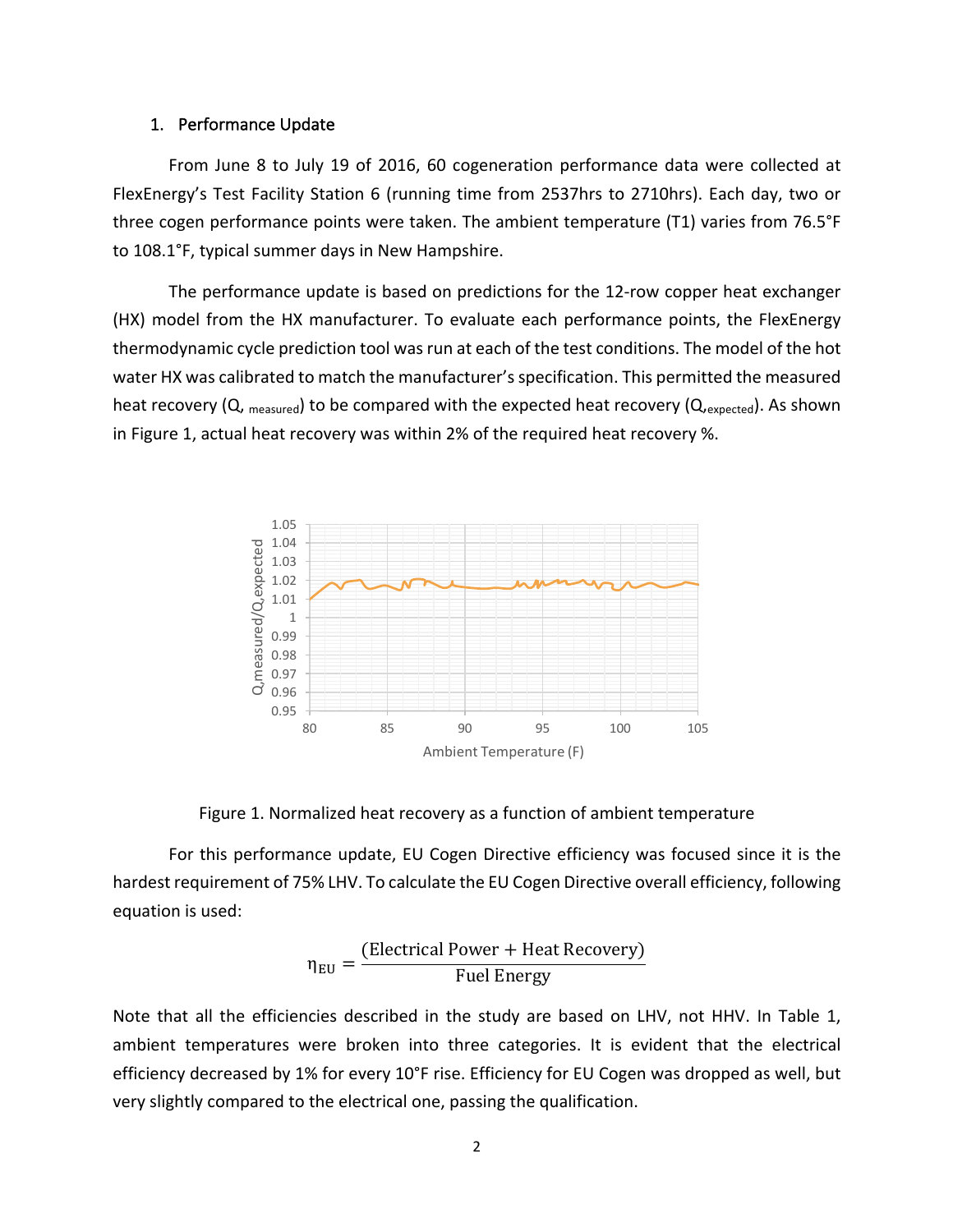| Ambient Temperature, $T_1$ | T Range <sub>1</sub> | T Range <sub>1</sub> + $10^{\circ}$ F | T Range <sub>1</sub> + 20 $\degree$ F |
|----------------------------|----------------------|---------------------------------------|---------------------------------------|
| ПLHV, average, measured    | 30.6%                | 29.7%                                 | 28.9%                                 |
| Πευ                        | 83.4%                | 83.1%                                 | 82.9%                                 |

Table 1. Summary of efficiencies, categorized by 10°F ambient temperatures.

The reason for such electrical efficiency drop is that work on the compressor gets large for hot summer days and leads to the less power generation. Work of turbine is mostly consumed by the compressor, about 60%, and rest of work is for electrical generation. Work on the compressor is defined as:

$$
W_{\text{comp}} = m \cdot C_p \cdot (T_3 - T_2)
$$

where  $(T_3 - T_2)$  represents the temperature difference across the compressor. Assuming an isentropic compressor, the ratio of temperatures is determined as following:

$$
\frac{T_3}{T_2}=\Big(\frac{P_3}{P_2}\Big)^{\!\!\frac{\gamma-1}{\gamma}}
$$

Because the pressure ratio across the compressor is reasonably constant (at constant speed turbine), an increase in ambient temperature raises  $T_2$  and  $T_3$ . Since the temperatures are in Rankine, the temperature difference becomes larger. Hence, turbine work is consumed more on hot days so there's less work left for power generation.



Figure 2. EU Directive Cogen efficiency as a function of  $T_{ambient}$  and categorized by  $T_{water, in}$ 

In Figure 2, EU Directive efficiencies is categorized in four ranges of water inlet temperature. The incentive efficiency is fairly consistent for increasing ambient temperature,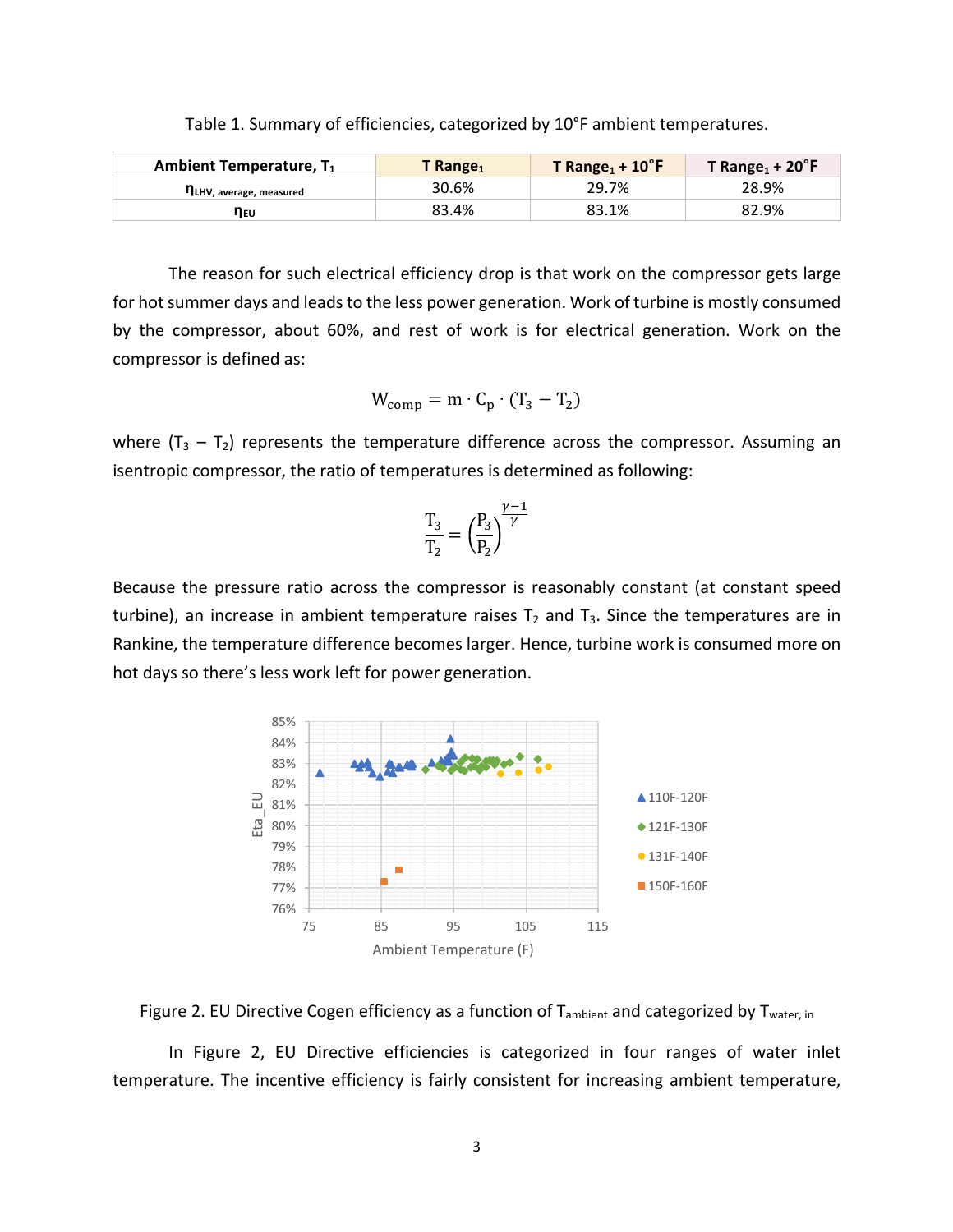however, it slightly drops for rising water inlet temperature. Efficiency significantly drops for even higher water temperature.

However, the data shows that the water inlet temperature does not affect the electrical efficiency. As shown in Figure 3, efficiency decreases with ambient temperature, not with water inlet temperature. Notice that even for the high water inlet temperature, points follow the trend.



Figure 3. LHV efficiency as a function of  $T_{\text{ambient}}$  and categorized by  $T_{\text{water, in}}$ 

### 2. Shut off water during the open damper system

The purpose of this test is to observe the water temperature variances when the water source was cutoff during the 12-row cogen HX was running in open damper system. When the damper system is open, air bypasses the cogen HX; the damper system is closed as the air passes through the HX.

#### Test Setup

Once the water flows into the test station, the GT333S was started. As the station generates on-grid power, the damper was closed by setting the water temperature at 185°F. Waiting about 40 minutes to an hour until the machine stabilizes, the damper system is set back to open position and when it fully opened, the cogen water was cutoff immediately. The process was monitored until the water temperature rose up to 190°F. At this point, the gas turbine was shutdown to avoid the potential generation of steam. The test was repeated two times in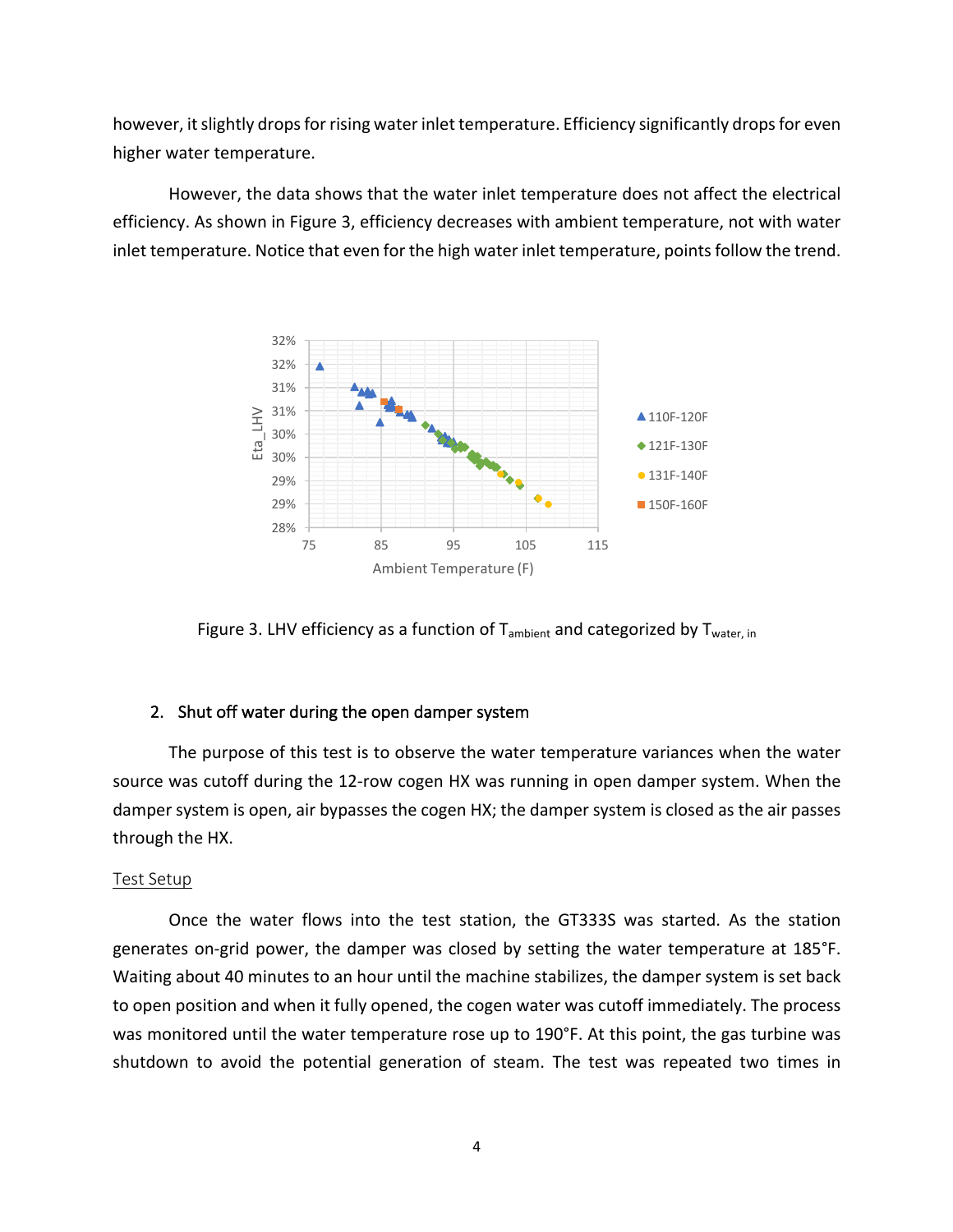different manners. First day, the water was cutoff for an hour and half; Second day, the water was cutoff until the temperature reached at 190°F.

Results

- TE 401 = Temperature of water into the heat exchanger  $[°F]$
- TE 402 = Temperature of water out of the heat exchanger  $[°F]$



*Test 1* 

Figure 4. Trend data recorded as a function of time 07/12/2016

In Figure 4, the first plot represents TE 401 and TE 402 as a function of time. Second plot describes the ambient temperature (TE 001), whereas the third plot describes the air temperature at exhaust duct, downstream of the cogen heat exchanger (TE 031). Next plot represents the recuperator inlet temperature (TE 006). Lastly, the plot shows the real power generation (kWe). Test 1 was conducted about an hour and half. After the water was shutoff, the water temperature gradually increased, as observed in Figure 4. Past 70 minutes, the water inlet temperature (TE 401) rose sharply and after 85 minutes, the temperature exceeds TE 402, the outlet temperature. However, few minutes later, TE 401 drops and follows TE 402.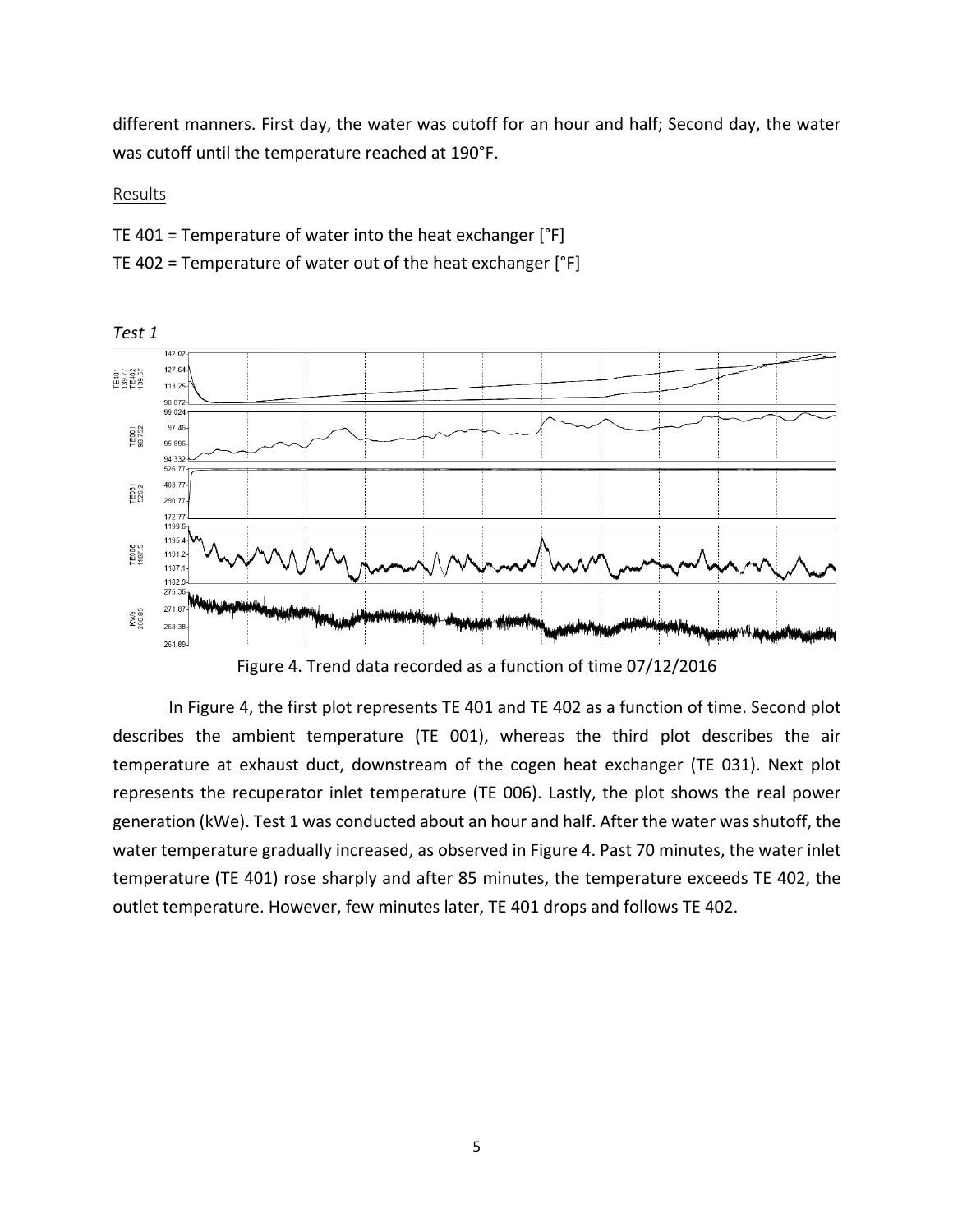

Figure 5. Trend data recorded as a function of time 07/13/2016

Test 2 lasted about four hours. It is clear that for one and a half hour, TE 401 and TE 402 follows the trend which observed in Test 1, as shown in Figure 5. Then, TE 401 and TE 402 merged together and gradually increased another 1.5 hours until the temperature reached 172°F. In last 30 minutes, TE 402 was slightly higher than TE 401 but within 6°F. The test was stopped shortly after TE 402 reached above 190°F.

## Discussions

The energy added to water can be determined as following:

$$
Q = m \cdot Cp \cdot dT = \rho V \cdot Cp \cdot dT
$$

where Cp is specific heat of water,  $\rho$  is water density, and V is the volume. Properties of water are defined based on average temperature at 148°F. The approximate volume of the cogen HX water tube was referenced from the manufacturer's specification sheet and FlexEnergy 12-row cogen drawing, as described in Table 2. Calculated volume is  $484.1$ in<sup>3</sup>, which is equivalent of 0.28ft<sup>3</sup>. As a result, the energy added to water is 171.3Btu with 10°F rise between TE401 and TE402. 

| Tube Outer Diameter [in]   | 0.625 |
|----------------------------|-------|
| Tube Wall Thickness [in]   | 0.049 |
| Heat Exchanger Height [in] | 41.5  |
| Quantity of tubes used     | 168   |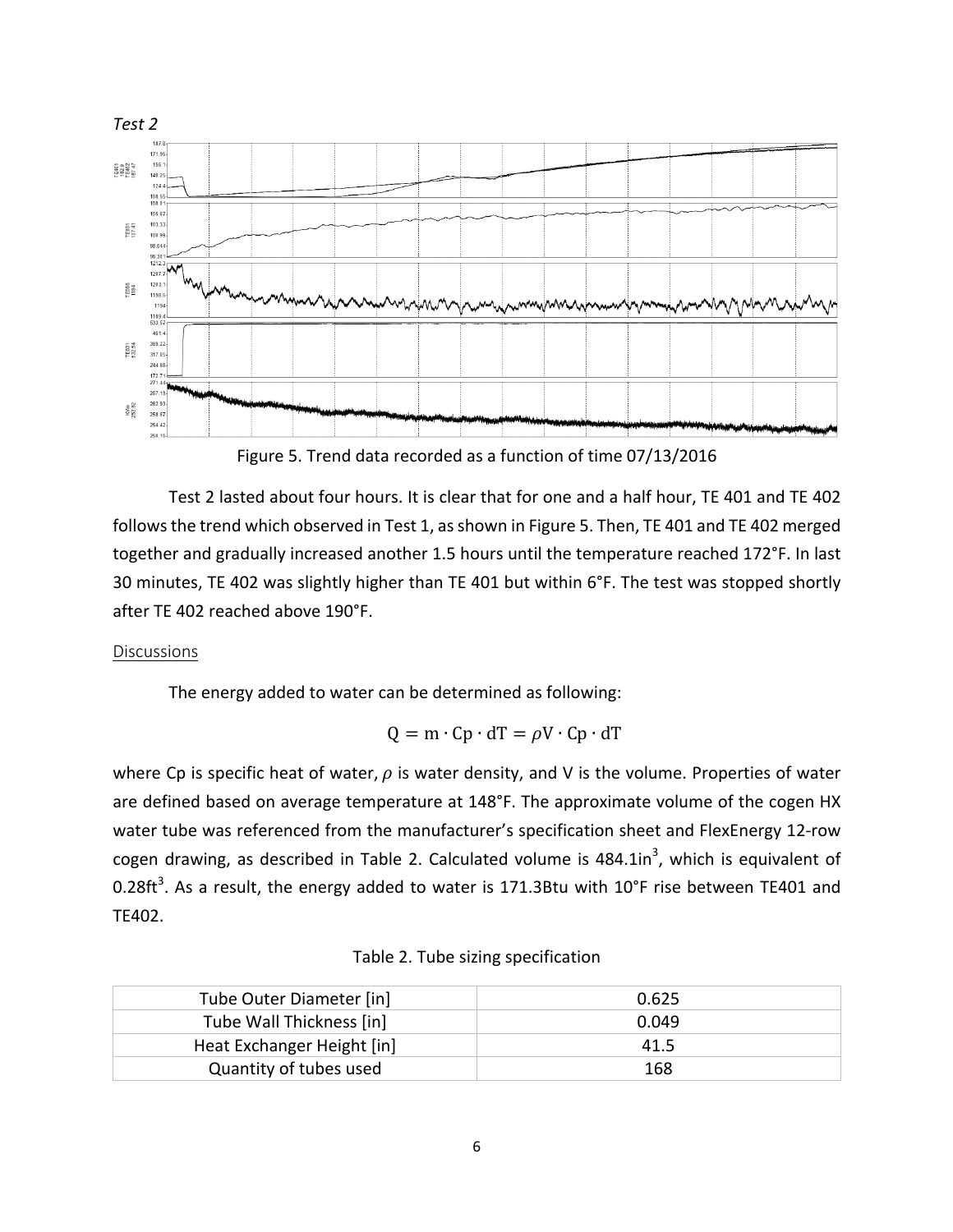From the slope of water temperature, the energy added to water can be calculated. The water temperature varied from 108°F to 188°F. By adding a trend line, as shown in Figure 6, the slope was approximately determined as 21.83°F/hr.



Figure 6. Temperature rise as a function of time

In order to solve for amount of water flow for 10°F rise between TE401 and TE402, following equations were considered:

$$
\dot{Q} = m \cdot Cp \cdot \frac{dT}{dt} = \dot{m} \cdot Cp \cdot dT
$$

$$
\dot{V} = \frac{\dot{m}}{\rho}
$$

where  $\dot{Q}$  is the energy rate,  $\dot{m}$  is mass flow rate, and  $\dot{V}$  is volumetric flow rate in gpm. By equating the energy rate  $(\dot{Q})$ , the amount of water flow for this case was determined to be 0.076gpm.



Figure 7. Heat  $(Q)$  and volumetric flow rate as a function of  $dT$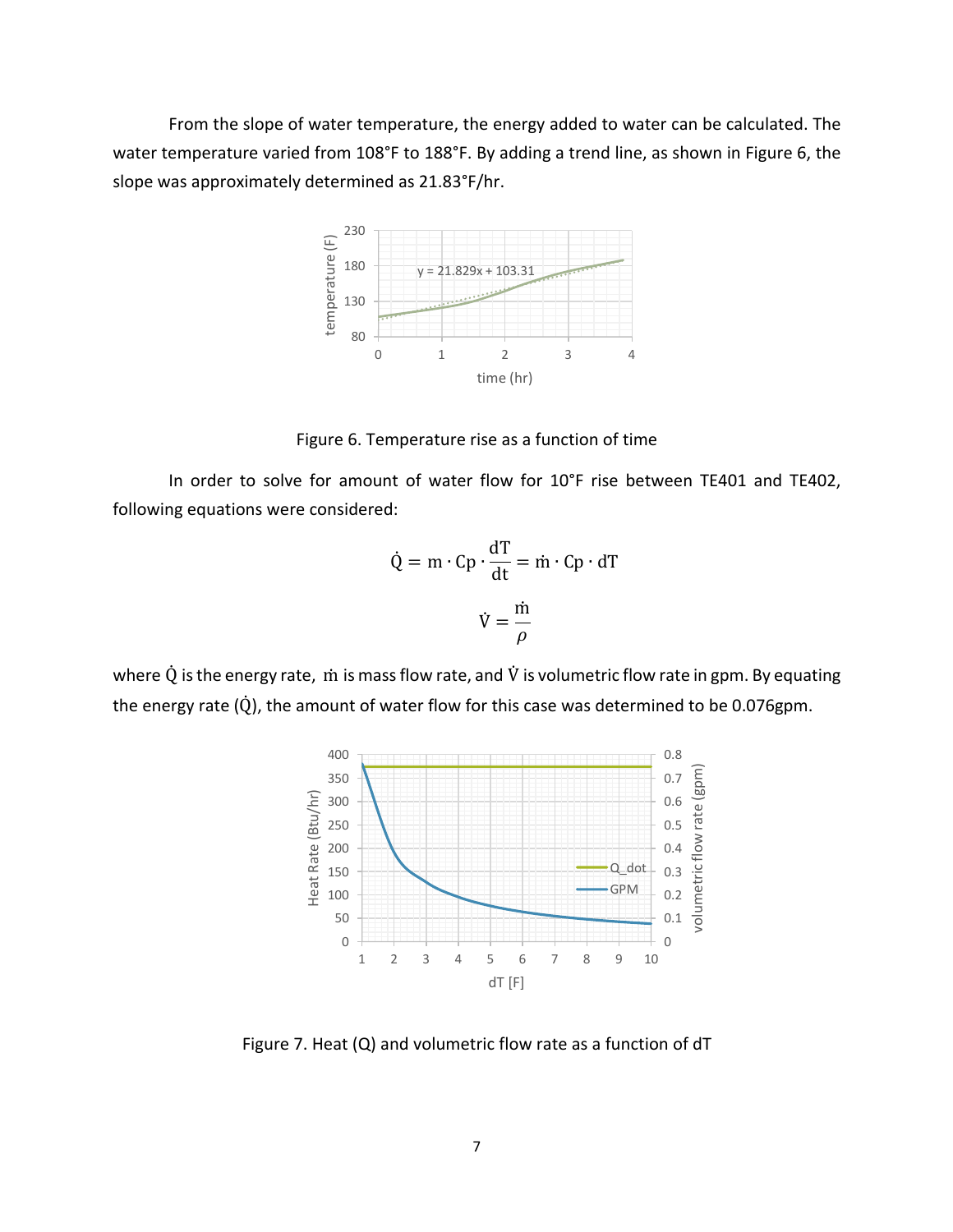As the temperature difference decrease, required water flow rate increases, as evidenced in Figure 7. The heat rate added to water versus temperature difference is illustrated in Figure 7. The equations were modeled by Engineering Equation Solver (EES). Table 3 summarizes the overall results.

| Tube Volume [ft <sup>3</sup> ] | 0.28  |
|--------------------------------|-------|
| Heat added [Btu]               | 171.3 |
| Rate of Heat added [Btu/hr]    | 374   |
| Volumetric Flow rate [gpm]     | 0.076 |

| Table 3. Summary of the cogen test for 10°F rise between TE401 and TE402 |  |  |  |  |  |
|--------------------------------------------------------------------------|--|--|--|--|--|
|--------------------------------------------------------------------------|--|--|--|--|--|

#### Conclusions

In conclusion, tests confirm that it is not recommended to operate the GT333 without at least some amount of water flow and heat rejection from the cogeneration hot water system. The evaluation results indicate that the need for 0.076gpm of water flow. Due to the safety concern, it is recommended to have at least 5gpm of water flow for a 10°F rise between inlet and outlet temperatures.